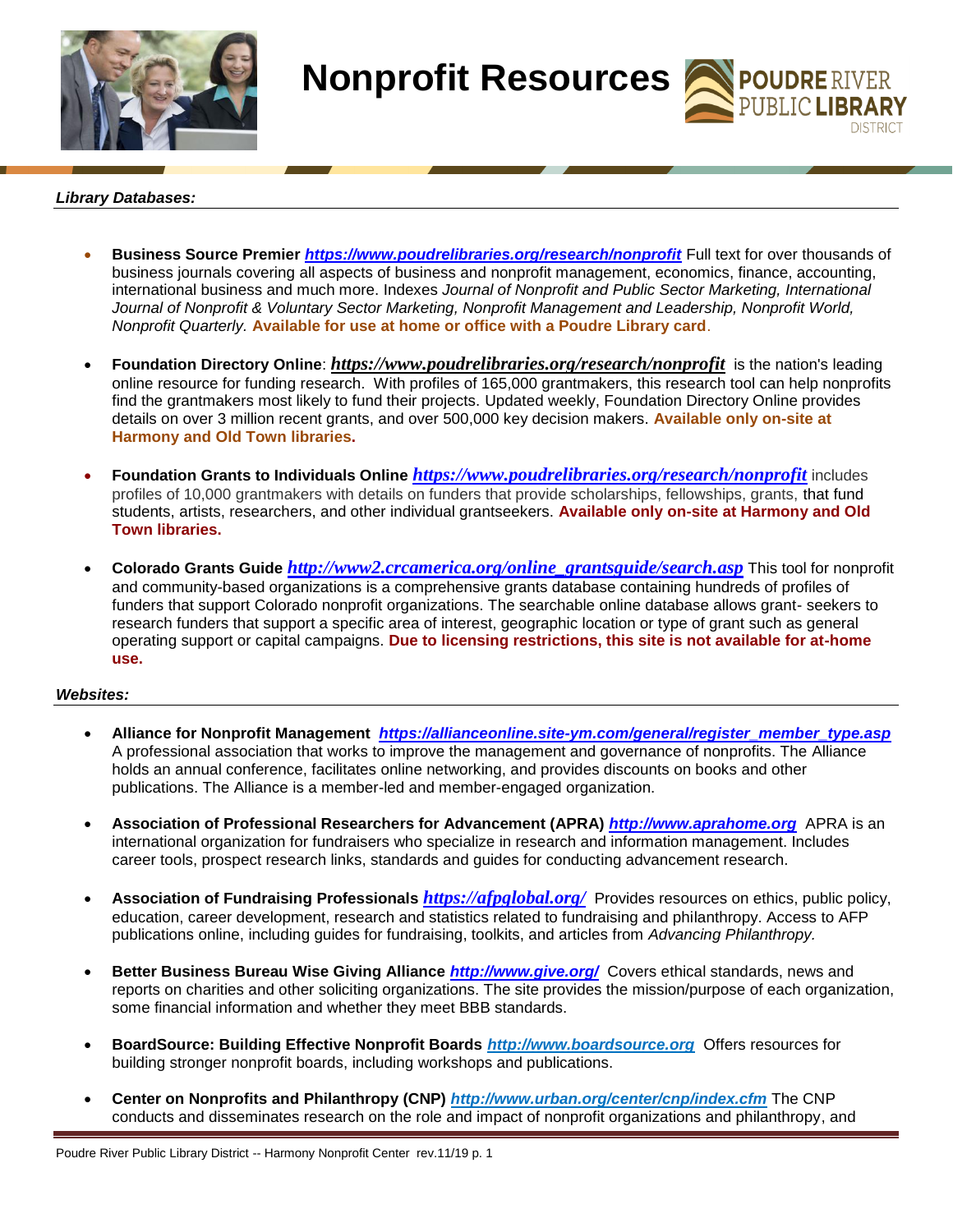strives to improve performance through rigorous research, clear analysis and informed policy. The Center is part of the Urban Institute.

- **Chronicle of Philanthropy** *<https://www.philanthropy.com/>* The Chronicle provides news and information for executives of tax-exempt organizations in health, education, religion, the arts, social services, and other fields, as well as fund raisers, professional employees of foundations, institutional investors, corporate grant makers, and charity donors. Along with news, it offers such service features as lists of grants, fundraising ideas and techniques, statistics, reports on tax and court rulings, summaries of books, and a calendar of events.
- **Colorado Attorneys for the Arts** *<https://cbca.org/colorado-attorneys-for-the-arts/>* Colorado Attorneys (CAFTA) is a program of the Colorado Business Committee for the Arts (CBCA) that is a pro bono legal referral service connecting limited-income artists and creative entities to volunteer attorneys. CAFTA serves individual artists, cultural nonprofits and creative businesses across Colorado.
- **Colorado Creative Industries** *<http://coloradocreativeindustries.org/>* This is the premier site for grants and programs in the arts across Colorado. Focused on strengthening the vitality of visual, performing and literary arts through promotion, resources and funding opportunities. Here you can find research and reports from internal and external sources on accessibility, advocacy, and the economic impact of the creative sector.
- **Colorado Nonprofit Association** *<http://www.coloradononprofits.org/>* 789 Sherman St. Suite 240 Denver, CO 80203 (303) 832-5710 This site gives a step-by-step guide to starting a nonprofit. Also provides addresses and websites for Colorado nonprofit information.
- **Colorado Nonprofit Salary & Benefits Survey** *[https://www.coloradononprofits.org/colorado-nonprofit](https://www.coloradononprofits.org/colorado-nonprofit-salary-benefits-survey)[salary-benefits-survey](https://www.coloradononprofits.org/colorado-nonprofit-salary-benefits-survey)* The Colorado Nonprofit Salary & Benefits Survey publishes every two years helping nonprofits set affordable, competitive compensation packages, recruit and retain great employees, and manage expenses effectively. The 2018 Survey is based on data from 523 nonprofit organizations across Colorado reporting on nearly 7,000 employees. Find salary information for 99 positions, including low, medium and high ranges, as well as minimum level of experience and education. The Benefits section details insurance, leave time, retirement plans and more to help you compare your benefits program and design a competitive package. Print edition available in Harmony Library at Harmony Business and Career Reference (Call number: 331.281361 Colorado 2018)
- **Colorado Nonprofit Development Center** (CNDC) *[http://www.cndc.org](http://www.cndc.org/)* 789 Sherman Street, Suite 250, Denver 80203 (720) 855-0501 Assists emerging charitable groups by providing them with management services, fiscal sponsorship, and guidance in developing best practices.
- **Colorado Secretary of State** *[www.sos.state.co.us](http://www.sos.state.co.us/)*Contact the Secretary of State's office to determine the process for incorporation as a nonprofit organization, as well as for general reporting procedures.
- **Community Resource Center (CRC)** *<https://crcamerica.org/>* 789 Sherman St, Suite 210, Denver 80203 (303) 623-1540 The Community Resource Center offers programs to help explore the issues involved in starting a nonprofit. One-on-one consulting and technical assistance is available on a fee basis to guide you through the process. CRC offers other courses of interest to nonprofits and publishes the Colorado Grants Guide.
- **Fort Fund** *<http://fcgov.com/fortfund>* The Fort Fund grant program supports arts and cultural events that enrich the creative vitality of the community, promote local heritage and diversity, provide opportunities for arts and cultural participation, help promote Fort Collins as a cultural center and tourist destination, and promote the health and well-being of all residents and visitors.
- **Foundation Center by Candid** *<https://candid.org/?fcref=lr>* The Foundation Center is the most authoritative source of information on private philanthropy in the United States. The Foundation Center helps grantseekers, grantmakers, researchers, policymakers, the media, and the general public better understand the field of philanthropy. Their website is designed to guide you quickly to the information you are looking for—instruction on funding research, help with proposal writing, tools for locating prospective funders, news and research on the field, or a library or training class near you. Poudre River Public Library District/Front Range Community College Harmony Library and Old Town Library are Foundation Center Funding Information Network Partners.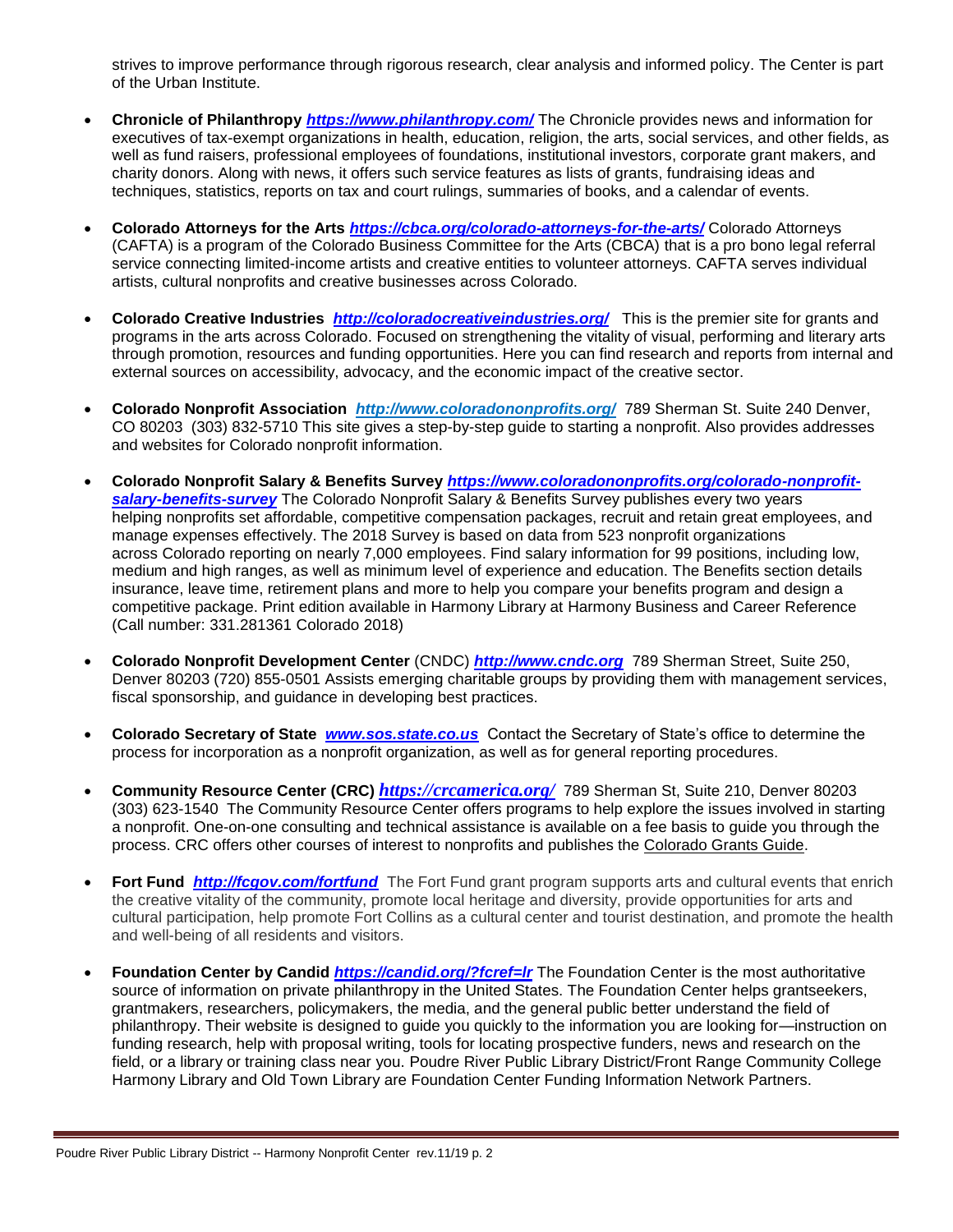- **Giving Guide - BizWest:** BizWest annual guide listing nonprofit organizations by area of interest; Directory of Nonprofit Organizations for Boulder Valley and Directory of Nonprofit Organizations for Northern Colorado, followed by alphabetical index by name, the Directory of Companies. Print edition Available at [www.poudrelibraries.org](http://www.poudrelibraries.org/) *[https://bizwest.com/wp-content/uploads/2018/11/BW\\_2019\\_Giving\\_Guide\\_flyp.pdf](https://bizwest.com/wp-content/uploads/2018/11/BW_2019_Giving_Guide_flyp.pdf)*.
- **Denver Giving Guide:** *<https://www.bizjournals.com/denver/feature/giving-guide/2018>* Print edition available at [www.poudrelibraries.org](http://www.poudrelibraries.org/) Directory of nonprofits, foundations and cultural facilities.
- **Grants.gov** *[http://www.grants.gov](http://www.grants.gov/)* Grants.gov is the clearinghouse for information about government grants. If you are applying for ANY federal government grant, you must register and file through Grants.gov.
- **Grantsmanship Center** *<http://www.tgci.com/>* For private and public nonprofits, offers training and publications to help organizations plan solid programs, write logical, compelling grant proposals and create earned income opportunities.
- **Grantspace by Candid**: **[GrantSpace.org](http://www.grantspace.org/)** The Foundation Center's learning community for the social/nonprofit sector. GrantSpace offers information and resources on all aspects of nonprofit management, grantseeking, fundraising, board development, and more. Also offers free training, podcasts, online chats, workshops and more.
- **Guidestar by Candid** *<https://www.guidestar.org/>* A national database of U.S. charitable organizations that gathers and distributes data on more than 850,000 IRS-recognized nonprofits. You can search the nonprofit organization database at no cost by doing a Quick Search. You can also register your nonprofit and have access to various reports and features
- **Idealist** *[http://www.idealist.org](http://www.idealist.org/)*This is an international directory of thousands of nonprofit resources on the Internet; allows you to find [people,](http://www.idealist.org/if/as/UserProfile) [organizations,](http://www.idealist.org/if/as/Org?type=NON_PROFIT_TYPE) [groups,](http://www.idealist.org/if/as/Org?type=IDEALIST_GROUP_TYPE) [jobs,](http://www.idealist.org/if/as/Job) [volunteer opportunities,](http://www.idealist.org/if/as/VolunteerOpportunity) [events,](http://www.idealist.org/if/as/Event) and [more.](http://www.idealist.org/if/as/Find) Sign up to [receive daily alerts](http://www.idealist.org/if/idealist/en/Mail/EmailAlerts/default) matching your interests; create a [personal profile](http://www.idealist.org/if/idealist/en/MyIdealist/Register/default) to network with other groups; includes [podcasts,](http://www.idealist.org/en/podcast/) an [RSS feed;](http://www.idealist.org/if/idealist/en/RSS/RSS/default) [list your organization a](http://www.idealist.org/if/idealist/en/Post/Simplified/default)nd [post opportunities, program information, events, and more.](http://www.idealist.org/if/idealist/en/Post/Simplified/default)
- **Independent Sector** *[http://independentsector.org](http://independentsector.org/)*Independent Sector is the leadership network for nonprofits, foundations, and corporate giving programs committed to advancing the common good in America and around the world.
- **IRS Charities and Nonprofits** *<http://www.irs.gov/Charities-&-Non-Profits>* IRS website provides information on nonprofit rules and regulations, reporting and compliance information, maintaining nonprofit tax exempt status, and frequently asked questions.
- **IRSStayExempt** *<https://www.stayexempt.irs.gov/>* IRS website to help, train and keep nonprofits in their tax exempt status. Highly valuable website.
- **National Center for Charitable Statistics (NCCS)** *[http://nccs.urban.org](http://nccs.urban.org/)* The National Center for Charitable Statistics is the national clearinghouse of data on the nonprofit sector in the United States. NCCS is a program of the Center on Nonprofits and Philanthropy (CNP) at the Urban Institute. For quick answers about the nonprofit sector and information about how many organizations there are in the U.S. or your state, visit NCCS Statistics and Profiles pages. If you are a researcher interested in using or obtaining organization-level data on nonprofit organizations or on charitable giving patterns, access the NCCS DataWeb.
- **Nonprofit Times** *[http://www.nptimes.com](http://www.nptimes.com/)* A bi-weekly publication focusing on the business information needs of the executive director and manager of a nonprofit. Includes two annual issues:
	- [NPT Top 100: An In-Depth Study of America's Largest NonProfits](https://www.thenonprofittimes.com/report/npt-top100-an-in-depth-study-of-americas-largest-nonprofits/) [https://www.thenonprofittimes.com/report/npt-top100-an-in-depth-study-of-americas-largest-nonprofits/#](https://www.thenonprofittimes.com/report/npt-top100-an-in-depth-study-of-americas-largest-nonprofits/)  listing from 2017
	- 2019 Nonprofit Organizations Salary and Benefits Report (available for purchase through NPT)
- **Philanthropy News Digest by Candid** *<https://philanthropynewsdigest.org/>* Weekly news service from the Foundation Center providing a compendium of current philanthropy and nonprofit-related articles and features appearing in print and electronic media.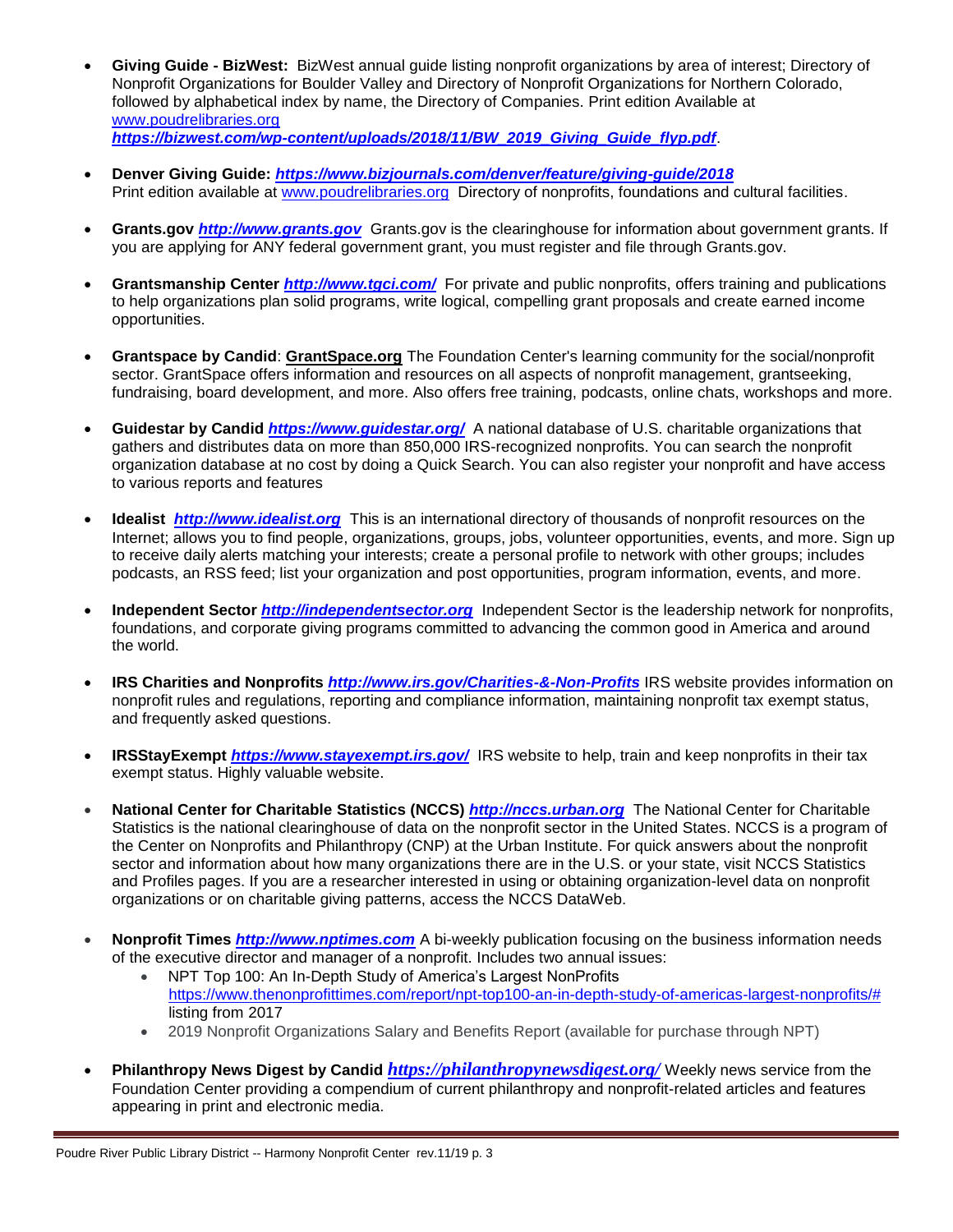- **Poudre River Public Library District** *<https://www.poudrelibraries.org/research/nonprofit>* "Research: Nonprofit and Grant Information" provides grant directories, online resources, nonprofit directories, and resources related to nonprofit startups. Nonprofit Resources website:<https://read.poudrelibraries.org/nonprofits/>has online informational brochures on how to start a nonprofit, nonprofit resources, and more. Search for books at *<http://www.poudrelibraries.org/>* on nonprofit leadership, board development, fundraising, grantwriting and more.
- **Society for Nonprofit Organizations** *[www.snpo.org](http://www.snpo.org/)* A membership organization for nonprofit directors and board members. Offers educational opportunities, enrichment series, measurement/outcomes-based evaluation courses, GrantStation access, fundraising guides, magazines and reports, how to start a nonprofit, and much more. Membership fees.

*Magazines and Newsletters: The following are available through the Poudre Libraries' Business Source Premier database <https://www.poudrelibraries.org/research/nonprofit>*

- **Bruce R. Hopkins' Nonprofit Counsel** (John Wiley & Sons, Inc.) An electronic journal on taxation, law and legislation for nonprofits, includes issues such as tax-exemption, fundraising regulations, lobbying restrictions, emerging opportunities, and more.
- **Nonprofit Management & Leadership** (John Wiley & Sons, Inc.) An academic journal covering all aspects of nonprofit leadership in social sciences, arts, education, foundations, community development, advocacy, religion and faith-based nonprofits, professionalism and more.
- **Nonprofit World** (Society for Nonprofit Organizations) A bimonthly publication of SNPO, includes budgeting, financial issues, board development, marketing. Many articles are available free online.
- **Nonprofit World Funding Alert** (Society for Nonprofit Organizations) A leading newsletter for current grant and funding opportunities. Basic information is available free online.
- **International Journal of Nonprofit & Voluntary Sector Marketing** (John Wiley & Sons, Inc.) Provides an international forum for peer-reviewed papers and case studies on the latest techniques, thinking and best practice in marketing for the not-for-profit sector. The following sectors are included: goods and services marketing, fundraising, advertising and promotion, branding and positioning, campaigns and lobbying, ethics and fundraising, IT and database management, sponsorships, public relations, events management.
- **Journal of Nonprofit & Public Sector Marketing** (Taylor & Francis Ltd) Purpose of the journal is to promote the study of the adaptation of traditional marketing principles for use by nonprofit organizations.
- **Foundation Review (**Dorothy A. Johnson Center for Philanthropy) Aims to share evaluation results, tools, and knowledge about the philanthropic sector.

## *Evaluation and Assessment:*

- **Analyzing Outcome Information** (Harry P. Hatry, Jake Cowan and Michael Hendricks—Urban Institute's Series on *Outcome Management for Nonprofit Organizations)* <https://www.urban.org/research/publication/analyzing-outcome-information>
- **Developing Community-wide Outcome Indicators for Specific Services** (Harry P. Hatry, Jake Cowan, Ken Weiner and Linda M. Lampkin—Urban Institute's Series on *Outcome Management for Nonprofit Organizations)*  [https://www.urban.org/research/publication/developing-community-wide-outcome-indicators-specific](https://www.urban.org/research/publication/developing-community-wide-outcome-indicators-specific-services)[services](https://www.urban.org/research/publication/developing-community-wide-outcome-indicators-specific-services)
- **Finding Out What Happens to Former Clients** (Ritu Nayyar-Stone and Harry P. Hatry—Urban Institute's Series on *Outcome Management for Nonprofit Organizations)* [https://www.urban.org/research/publication/finding](https://www.urban.org/research/publication/finding-out-what-happens-former-clients)[out-what-happens-former-clients](https://www.urban.org/research/publication/finding-out-what-happens-former-clients)